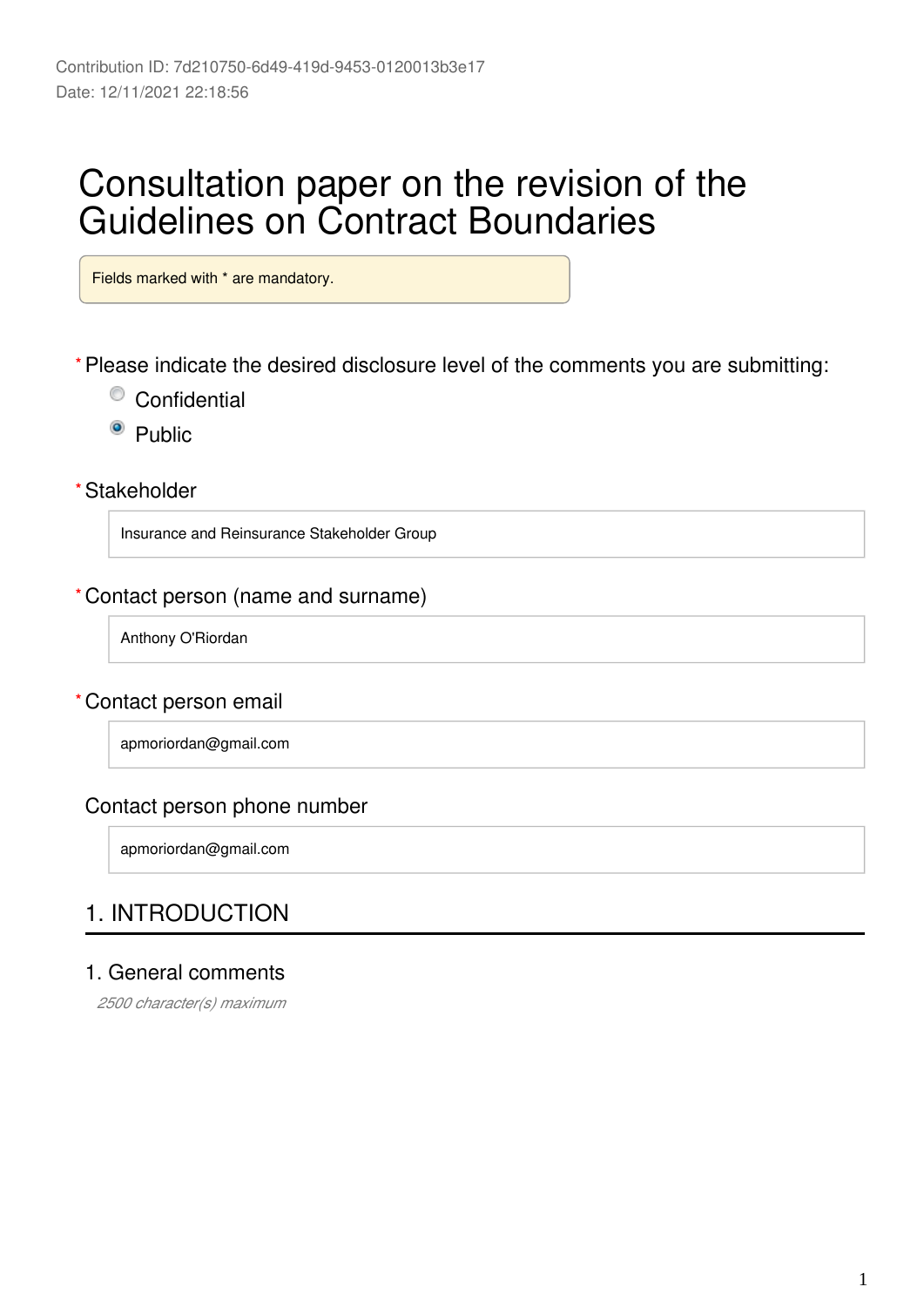IRSG welcomes measures aimed at ensuring consistency of assessment of contract boundaries. The measures introduced are likely to require additional resource and cost on the part of affected undertakings. Demonstrable benefit in the form of materially changed assessment of contract boundaries and technical provisions should be evident before introducing such additional requirements.

A proportionate approach should be applied in assessing the need for additional complexity in calculations emerging from these guidelines.

Application of the revised guidelines is assumed to be in 2022 (according to paragraph 1.18). Currently no transitional phase for revised guidelines application is foreseen. We believe that a transitional period of at least 3 years in order for undertakings to properly implement these changes, especially given the concurrent work required by institutions on IFRS 17 implementation.

Proposed changes increase the granularity of the calculation model. The effort to prove that the amendments could be immaterial seems to lie entirely on the insurance undertakings and it would be appreciated if sufficient demonstration of expected materiality of the changes could be performed before introducing new guidelines.

The IRSG suggests that the assessment of appropriate contract boundary methodology should in general be made at the start of a contract, i.e. at product design or new business stage, when product features are naturally under analysis, and that changes to the methodology should in general not be made when contracts are in force. We suggest that this should be taken into account in the guidelines.

# 2. GUIDELINES

### 2. Guideline 0 (NEW) - Contract Boundaries

*2500 character(s) maximum*

### 3. Guideline 5 (AMENDED) - Unbundling of the contract

*2500 character(s) maximum*

### 4. Guideline 6a (NEW) - Identification of a financial guarantee of benefits with a discernible effect on the economics of a contract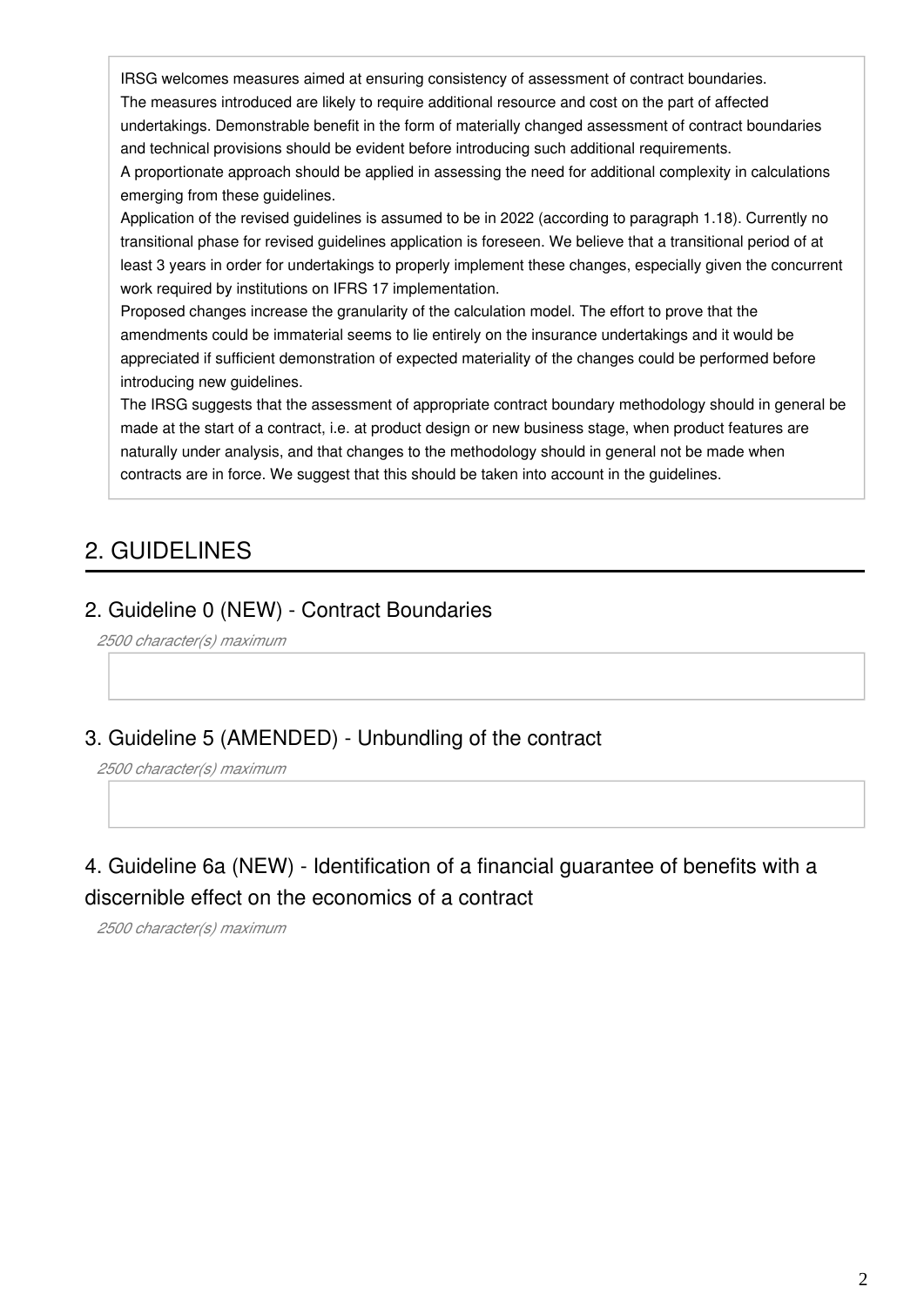The fee structure of the contract is not considered here. Although fee structures are generally related to the savings amount (e.g. percentage of fund), there might be a number of scenarios where a fixed fee brings a discernible effect on the economics of the contract. In inflationary scenarios, for instance, fees tend to increase so every fixed fee structure brings a 'guarantee' for the customer here.

The proposed changes in respect of unbundling of the contract (guideline 5) and identification of a financial guarantee of benefits with a discernible effect on the economics of a contract (guideline 6a) will have minor impact on Best Estimate for unit-linked products with a guaranteed and an investment part where the link between these two parts is premium allocation. This occurred as a relevant topic in specific CEE countries. We would advise to refrain from too specific quantifications of the discernible impact notably at too granular HRG levels and should also avoid exacerbating volatility of BEs.

Therefore it would seem wise to make use of qualitative assessments based on stable approaches and refer to ORSAs for complete going concern modelling approaches.

The IRSG considers that the following text should be removed from paragraphs 2.9 and 2.14. "However, supervisory authorities may require a quantitative assessment from the undertaking and the result of this quantitative assessment should prevail." The IRSG notes that supervisors already have powers to request information from companies as part of the supervisory review process. We question whether, in that context, the proposed wording is necessary. This has the potential to become a form of required supervisory approval of technical provisions. It would be open to interpretation by supervisory authorities and could lead to inconsistency of approaches. At the very least, there should be an acknowledgement of the need for proportionality in this area.

5. Guideline 6b (NEW) - Identification of a coverage for a specified uncertain event that adversely affects the insured person with a discernible effect on the economics of a contract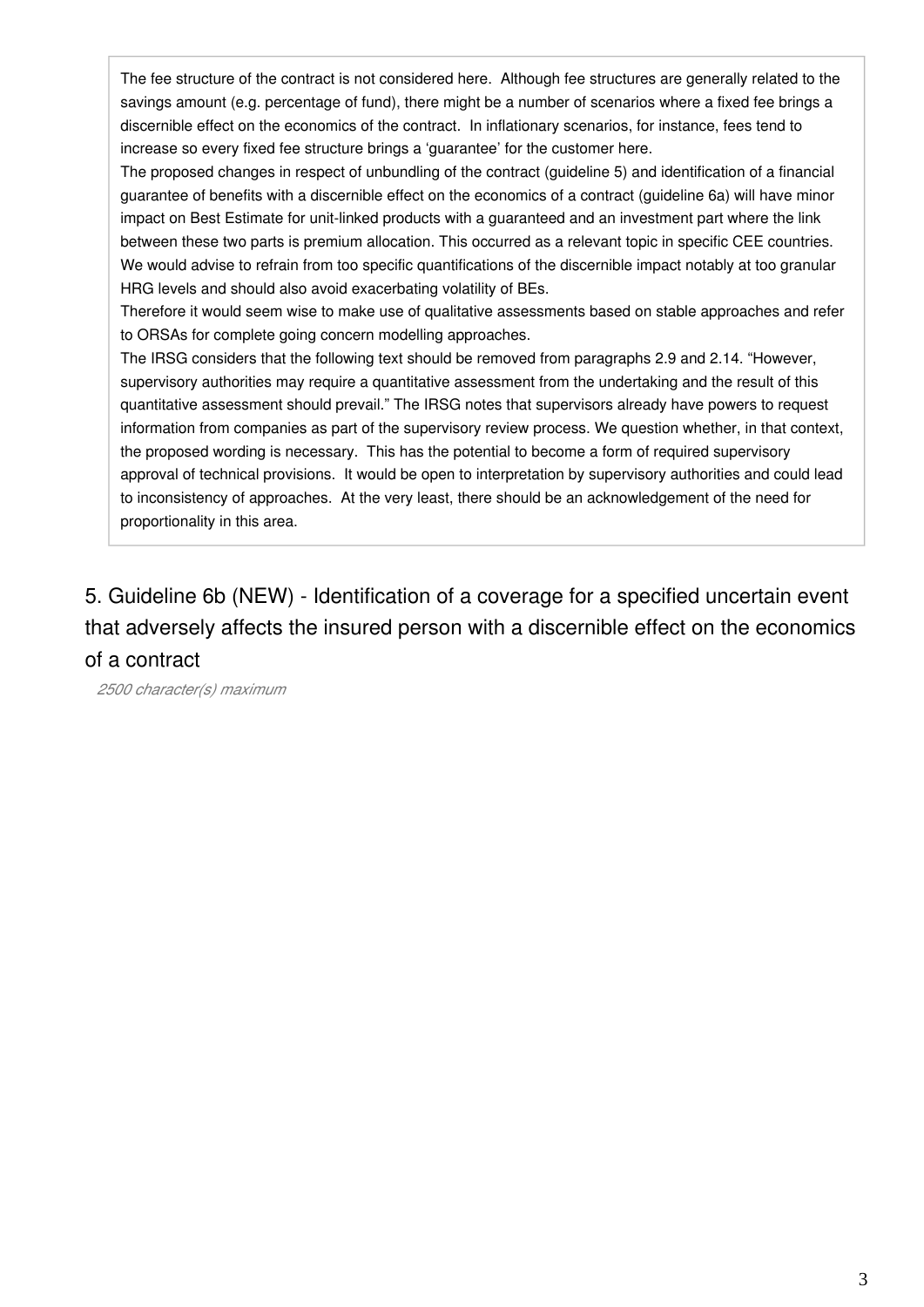There may be a number of different situations and combinations which could change the way in which the contract affects the insured person and the effect of any guarantees, e.g. age, contract term, level of cover, payments, use of contract options, etc. It would be necessary to choose between different combinations to make judgement on whether the effect of options is discernible, and this might be difficult in the absence of data on business mix. This should be recognised (e.g. using averages, line of business levels, groups etc. may be appropriate depending on the circumstances).

We also draw attention to additional issues which relate to the interaction between the Delegated Regulation and these quidelines:

• Article 18-5 of level 2 basically says that future premiums providing a financial guarantee with a discernible impact on the economics of the contract should be projected. This is a broad definition that does not lose track of the "contract" whereas the guidelines may seem to refer to Homogeneous Risk Groups (HRGs), and could therefore lose track of the contract and its global economics and narrow too much the definition of the impact on the economics of the contract

• Trying to give a narrow quantitative definition of the impact of a financial guarantee in terms of amounts of best estimate (eg 0.5% as mentioned under 3.18) at one point in time may induce a lot of volatility in BEs by both changing the contract boundaries according to the results of the valuation at one point in time, notably in consideration of the financial and economic environment circumstances, and embedding the volatility of future premiums themselves.

It may also disregard other important risk management aspects such as liquidity issues and other economically relevant issues for the insurer such as EPIFPs. In absolute words, a discernible effect is not only a question of increase in BEs from the policyholder point of view but also a matter of global margins (EPIFPs) for the insurer.

### 6. Guideline 6c (NEW) - Reassessment of the discernible effect of a cover or financial guarantee

*2500 character(s) maximum*

# 3. EXPLANATORY TEXT

### 7. Explanatory text on Guideline 0 (NEW) - Contract Boundaries

*2500 character(s) maximum*

### 8. Explanatory text on Guideline 5 (AMENDED) - Unbundling of the contract

*2500 character(s) maximum*

9. Explanatory text on Guideline 6b (NEW) - Identification of a coverage for a specified uncertain event that adversely affects the insured person with a discernible effect on the economics of a contract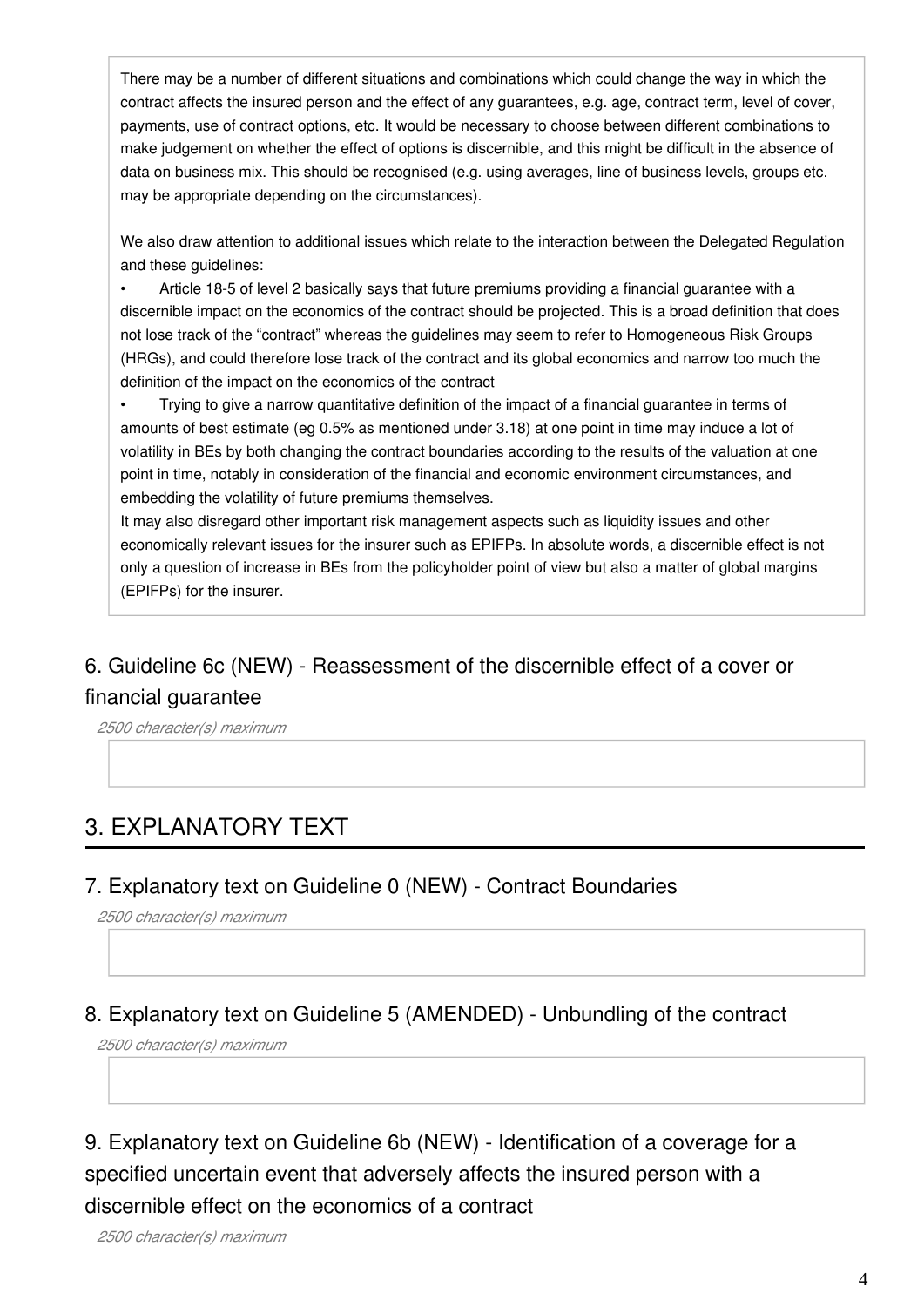### 10. Explanatory text on Guideline 6c (NEW) - Reassessment of the discernible effect of a cover or financial guarantee

*2500 character(s) maximum*

### 4. IMPACT ASSESSMENT

#### 11. Section 4.1. Procedural issues and consultation of interested parties

*2500 character(s) maximum*

### 12. Section 4.2. Problem definition

*2500 character(s) maximum*

### 13. Section 4.3. Objectives pursued

*2500 character(s) maximum*

### Section 4.4. Policy Options

#### 14. Section 4.4.1. Policy issue 1: Introduction of additional Guidelines vs status quo

*2500 character(s) maximum*

### 15. Section 4.4.2.Policy issue 2: Unbundling

*2500 character(s) maximum*

### 16. Section 4.4.3.Policy issue 3: Discernible effect

*2500 character(s) maximum*

#### Section 4.5. Analysis and impact of policy options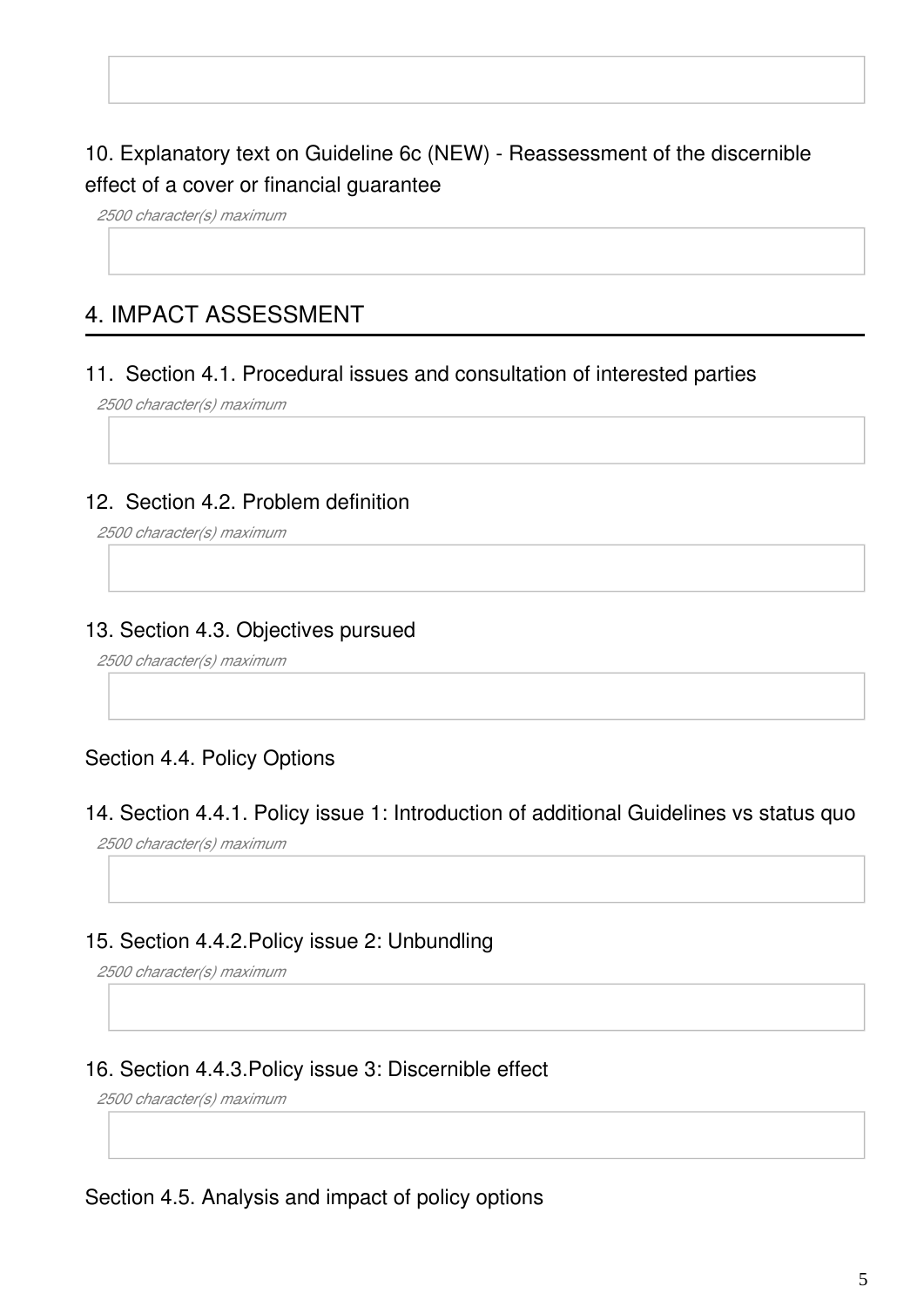Section 4.5.1. Policy issue 1: Introduction of new Guidelines vs status quo

17. Policy option 1.1. Introduction of additional EIOPA Guidelines to provide clarity on how the calculation of technical provisions shall be applied by insurance and reinsurance undertakings.

*2500 character(s) maximum*

18. Policy option 1.2 Keeping the status quo of the current Guidelines.

*2500 character(s) maximum*

Section 4.5.2.Policy issue 2: Unbundling

19. Policy option 2.1 Contracts should be unbundled for valuation purposes where cash flows can be allocated to each part of the contract regardless of the (inter) dependencies among them.

*2500 character(s) maximum*

20. Policy option 2.2 Contracts should be unbundled for valuation purposes if and only if two (or more) parts of the contract are equivalent in terms of risk to two (or more) contracts that could be sold separately

*2500 character(s) maximum*

Section 4.5.3. Policy issue 3: Reassessment of the discernible effect

21. Policy option 3.1 Static contract boundaries. Whether a cover or financial guarantee has a discernible effect is determined at inception of the contract and does not depend on the economic environment.

*2500 character(s) maximum*

22. Policy option 3.2 Dynamic contract boundaries. Undertakings should perform a reassessment of the effect of a cover or financial guarantee where there is indication that it may lead to a different conclusion.